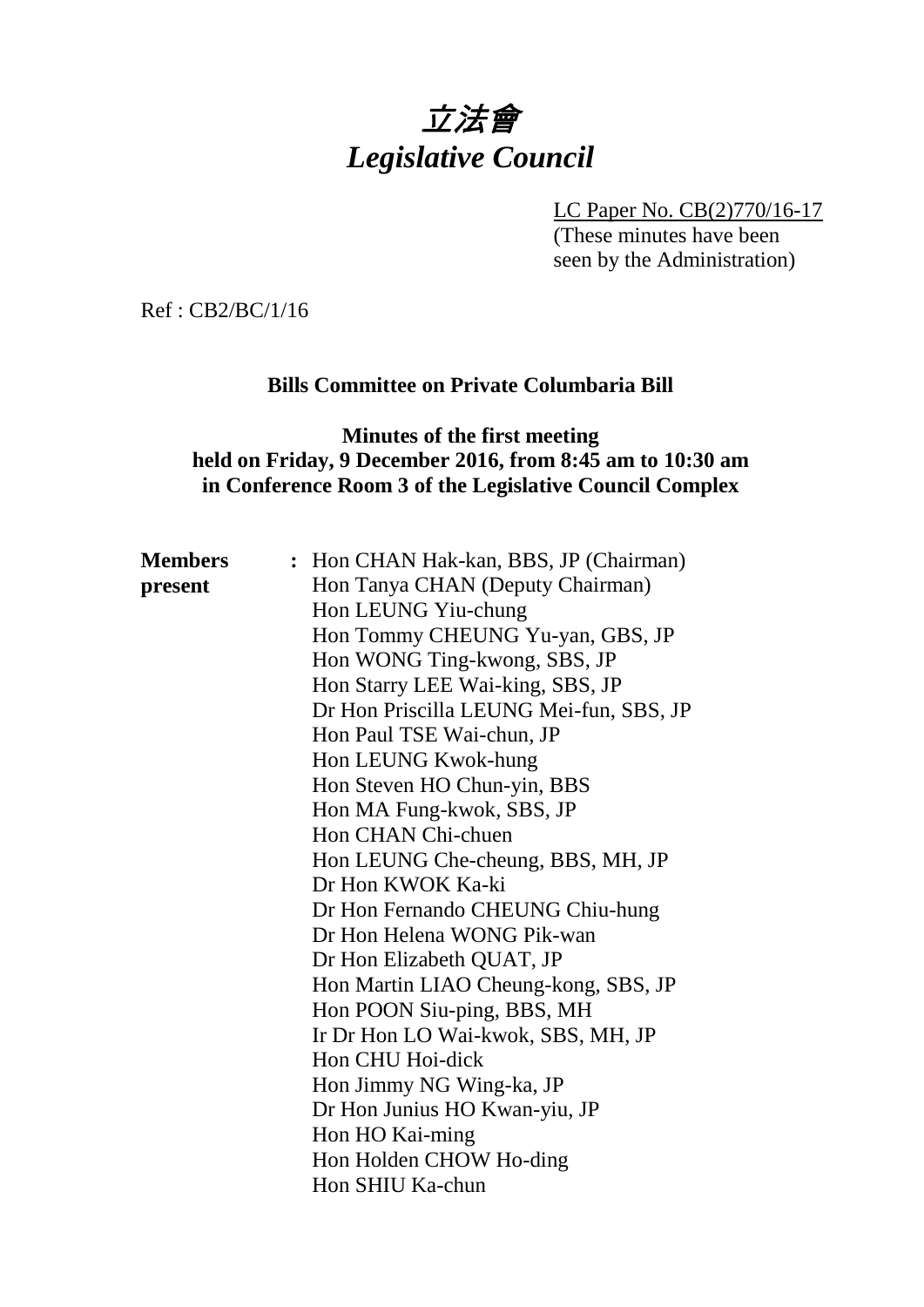|                                                      | Hon Wilson OR Chong-shing, MH<br>Hon YUNG Hoi-yan<br>Hon CHEUNG Kwok-kwan, JP<br>Hon LUK Chung-hung<br>Hon LAU Kwok-fan, MH<br>Hon Nathan LAW Kwun-chung<br>Dr Hon LAU Siu-lai                                                                                                                                                                                                                                                                                                                                                                                                          |
|------------------------------------------------------|-----------------------------------------------------------------------------------------------------------------------------------------------------------------------------------------------------------------------------------------------------------------------------------------------------------------------------------------------------------------------------------------------------------------------------------------------------------------------------------------------------------------------------------------------------------------------------------------|
| <b>Members</b><br>absent                             | : Hon Alice MAK Mei-kuen, BBS, JP                                                                                                                                                                                                                                                                                                                                                                                                                                                                                                                                                       |
| <b>Members</b><br>attending                          | : Hon CHAN Han-pan, JP                                                                                                                                                                                                                                                                                                                                                                                                                                                                                                                                                                  |
| <b>Public Officers :</b> <u>Item II</u><br>attending | Mr Daniel CHENG, JP<br>Deputy Secretary for Food and Health (Food) 1<br>Food and Health Bureau<br><b>Miss Diane WONG</b><br>Principal Assistant Secretary for Food and Health<br>$(Food)$ 2<br>Food and Health Bureau<br>Mr Peter SZE<br><b>Senior Government Counsel</b><br>Department of Justice<br>Miss Cindy CHEUK<br><b>Senior Government Counsel</b><br>Department of Justice<br>Mr CHIU Yu-chow<br><b>Assistant Director (Grade Management and</b><br>Development)<br>Food and Environmental Hygiene Department<br>Mr Thomas LEUNG<br><b>Assistant Director/ New Buildings 1</b> |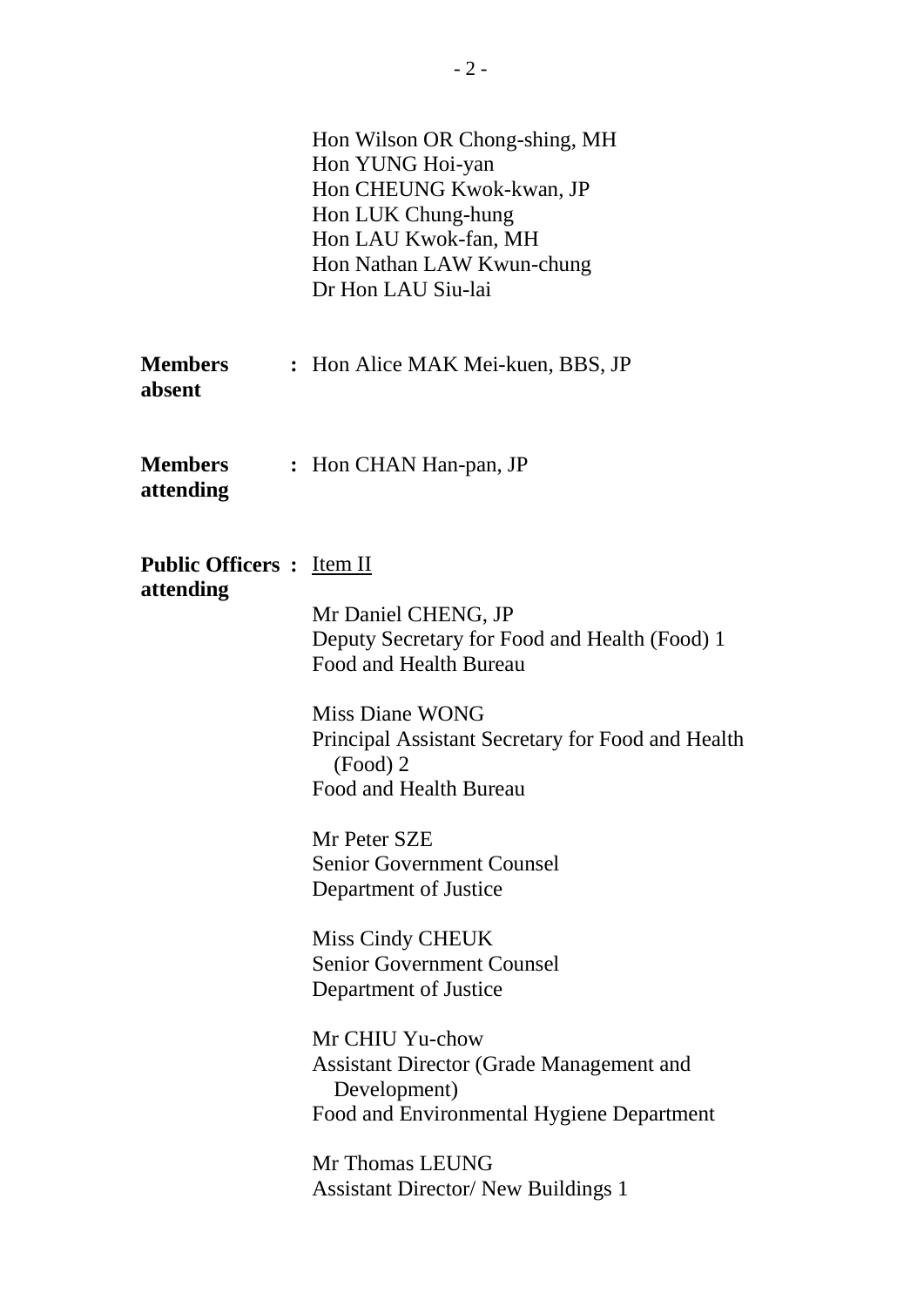|                               | <b>Buildings Department</b>                                                                                                                     |  |
|-------------------------------|-------------------------------------------------------------------------------------------------------------------------------------------------|--|
|                               | Ms Doris CHOW<br><b>Assistant Director (Estate Management) (Lands</b><br><b>Administration Office/ Headquarters)</b><br><b>Lands Department</b> |  |
|                               | Ms Christine TSE<br><b>Assistant Director of Planning /Special Duties</b><br><b>Planning Department</b>                                         |  |
| <b>Clerk</b> in<br>attendance | : Mr Colin CHUI<br>Chief Council Secretary (2) 4                                                                                                |  |
| <b>Staff</b> in<br>attendance | : Ms Wendy KAN<br>Assistant Legal Adviser 6                                                                                                     |  |
|                               | Ms Catherina YU<br>Senior Council Secretary (2) 4                                                                                               |  |
|                               | Miss Kay CHU<br>Council Secretary (2) 4                                                                                                         |  |
|                               | Miss Alison HUI<br>Legislative Assistant (2) 4                                                                                                  |  |
|                               | Miss Meisy KWOK<br>Legislative Assistant (2) 6                                                                                                  |  |
|                               | Miss LEE Wai-yan<br>Clerical Assistant (2) 4                                                                                                    |  |
|                               | Miss Natalie WU<br>Clerical Assistant (2) 6                                                                                                     |  |

# **I. Election of Chairman and Deputy Chairman**

Election of Chairman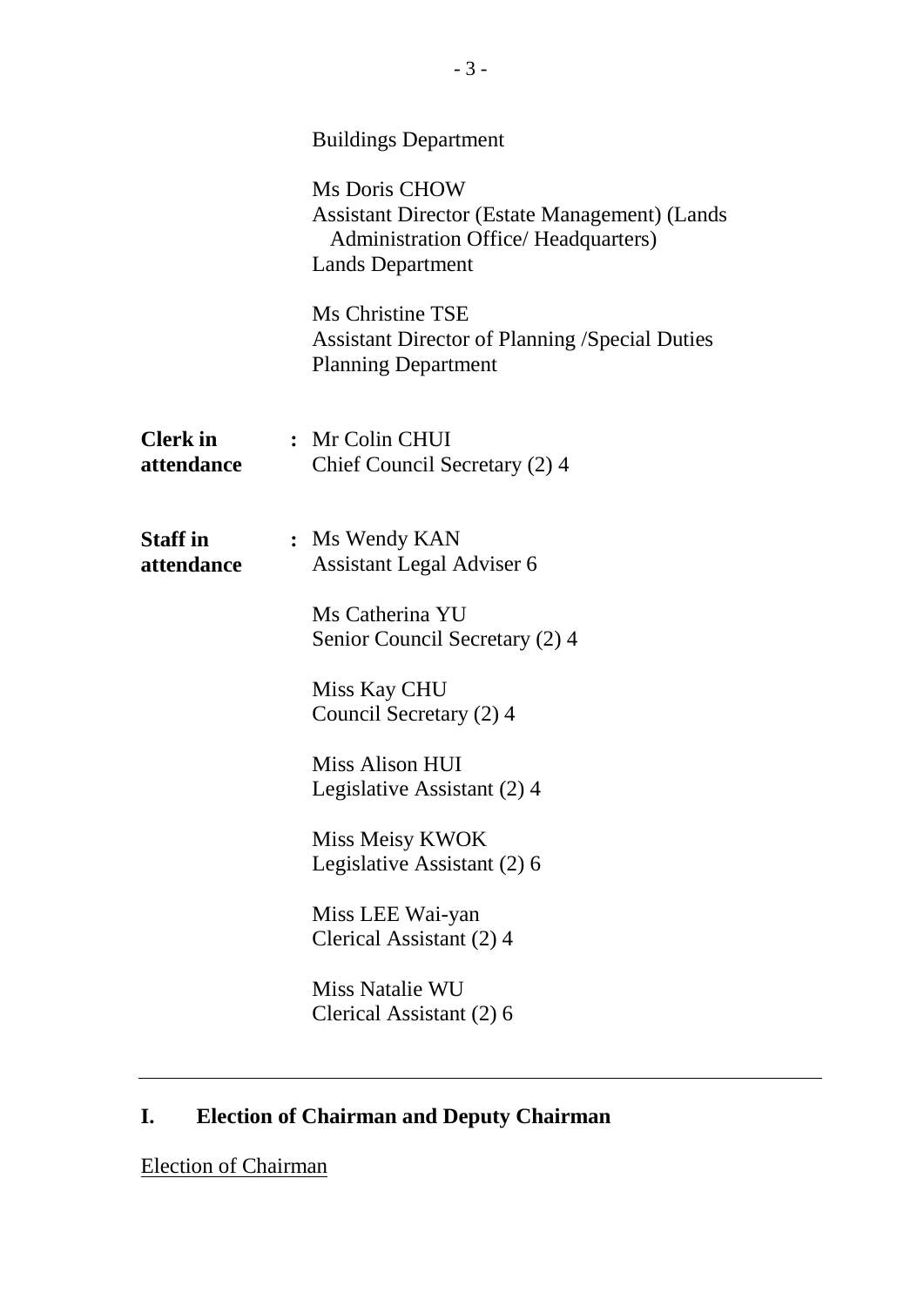Mr LEUNG Yiu-chung, member who had the highest precedence in Council among members of the Bills Committee present, presided over the election of the Chairman. He invited nominations for the chairmanship of the Bills Committee.

2. Mr CHAN Hak-kan was nominated by Dr Priscilla LEUNG and the nomination was seconded by Mr Tommy CHEUNG. Mr CHAN Hak-kan accepted the nomination.

3. Ms Tanya CHAN was nominated by Mr Nathan LAW and the nomination was seconded by Mr CHAN Chi-chuen. Ms Tanya CHAN accepted the nomination.

4. The Bills Committee proceeded with the election. Eighteen members voted for Mr CHAN Hak-chan and four members voted for Ms Tanya CHAN. Mr LEUNG Yiu-chung declared Mr CHAN Hak-kan elected as the Chairman of the Bills Committee. Mr CHAN Hak-kan then took the chair.

# Election of Deputy Chairman

5. The Chairman called for nominations for the deputy chairmanship of the Bills Committee. Ms Tanya CHAN was nominated by Mr Nathan LAW. The nomination was seconded by Mr Tommy CHEUNG. Ms Tanya CHAN accepted the nomination. There being no other nomination, Ms Tanya CHAN was elected the Deputy Chairman of the Bills Committee.

#### **II. Application for late membership**

6. In response to the Chairman's invitation of views, members accepted the application for late membership by Mr SHIU Ka-chun vide his letter dated 8 December 2016 (LC Paper No. CB(2)383/16-17(01)).

# **III. Meeting with the Administration**

[File Ref.: FH CR 2/3751/07; LC Paper Nos. CB(3)113/16-17, LS10/16-17, CB(2)345/16-17(01) to (05), CB(2)382/16-17(01) and CB(2)384/16-17(01)]

7. The Bills Committee deliberated (index of proceedings attached at **Annex**).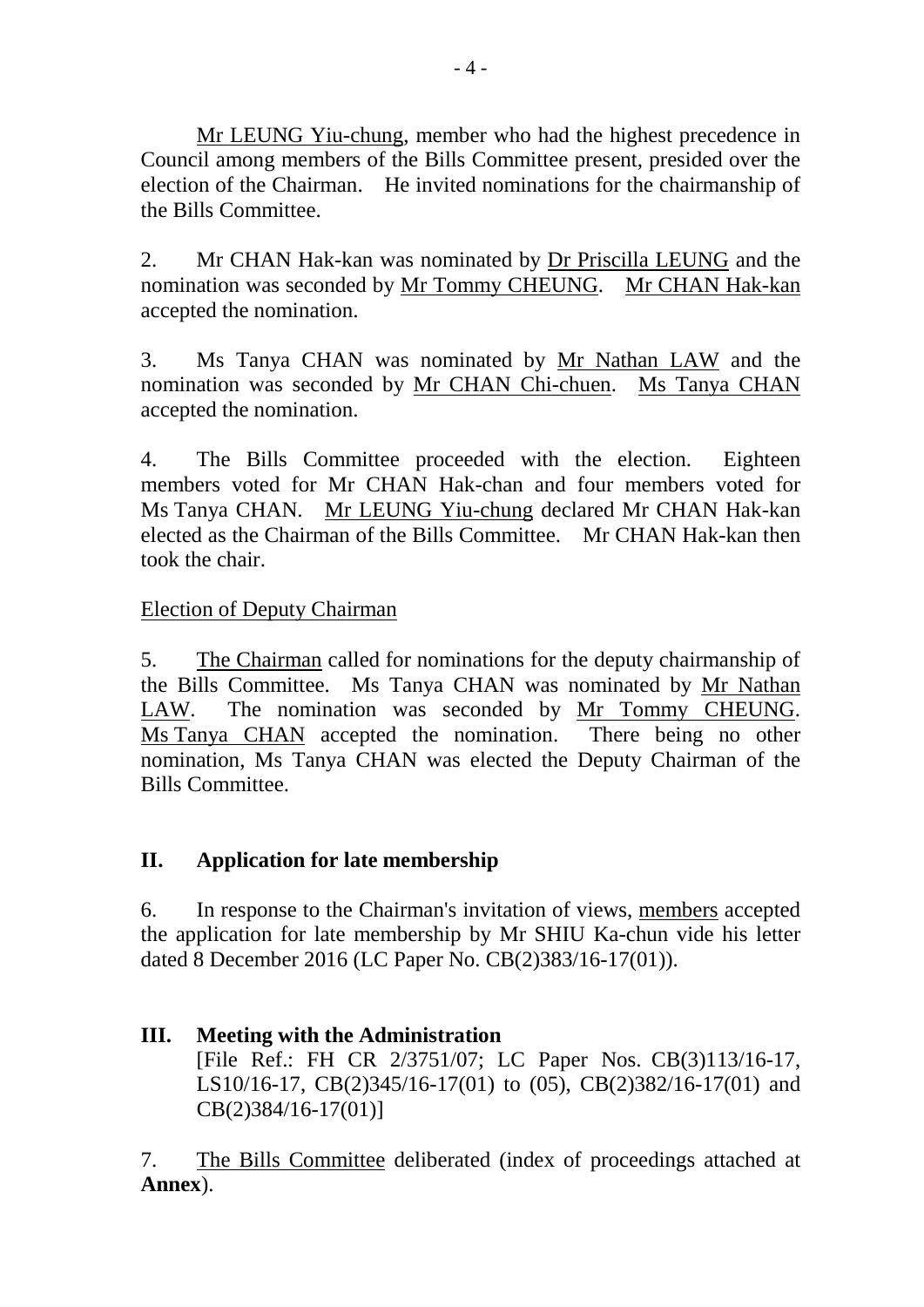8. The Bills Committee requested the Administration to provide a summary of key concerns/views of the Bills Committee formed in the Fifth Legislative Council and of the public on the former Private Columbaria Bill ("the former Bill") as well as the Administration's response to these concerns/views. The summary should also include Committee stage amendments proposed to the former Bill which had been incorporated into the current Private Columbaria Bill ("the Bill").

(*Post-meeting note:* The Administration's response was issued to members vide LC Paper No. CB(2)449/16-17(01) on 19 December 2016.)

# **IV. Date of next meeting**

9. Members noted that the next meeting would be held on Tuesday, 20 December 2016 at 4:30 p.m.

#### **V. Any other business**

10. There being no other business, the meeting ended at 10:32 am.

Council Business Division 2 Legislative Council Secretariat 7 February 2017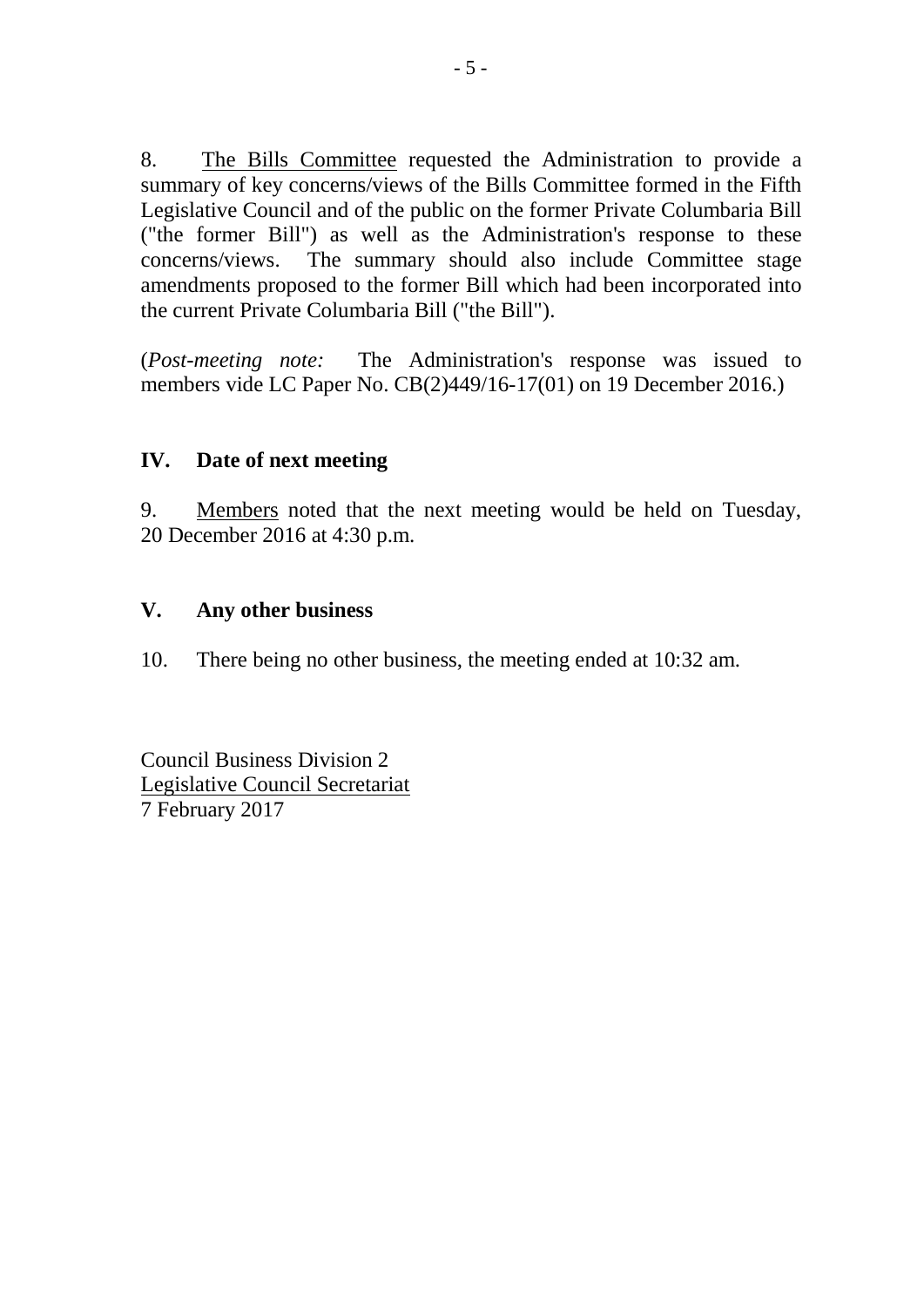# **Proceedings of the first meeting of the Bills Committee on Private Columbaria Bill on Friday, 9 December 2016, from 8:45 am to 10:30 am in Conference Room 3 of the Legislative Council Complex**

| <b>Time marker</b>                                       | Speaker(s)                                                                                                                                                     | Subject(s)                                                                                                                                                                                                                                                                                                                             | <b>Action</b><br>required |  |  |
|----------------------------------------------------------|----------------------------------------------------------------------------------------------------------------------------------------------------------------|----------------------------------------------------------------------------------------------------------------------------------------------------------------------------------------------------------------------------------------------------------------------------------------------------------------------------------------|---------------------------|--|--|
| Agenda item I - Election of Chairman and Deputy Chairman |                                                                                                                                                                |                                                                                                                                                                                                                                                                                                                                        |                           |  |  |
| 000126-000925                                            | Mr LEUNG Yiu-chung<br>Dr Priscilla LEUNG<br>Mr Tommy CHEUNG<br>Mr CHAN Hak-kan<br>Mr Nathan LAW<br>Ms Tanya CHAN<br>Mr CHAN Chi-chuen<br>Dr Junius HO<br>Clerk | Nominations for the chairmanship of the Bills<br>Committee.<br><b>Election of Chairman</b>                                                                                                                                                                                                                                             |                           |  |  |
| 000926-001033                                            | Chairman<br>Mr LEUNG Che-cheung<br>Mr Paul TSE<br>Mr Nathan LAW<br>Mr Tommy CHEUNG<br>Ms Tanya CHAN                                                            | <b>Election of Deputy Chairman</b>                                                                                                                                                                                                                                                                                                     |                           |  |  |
| 001034-001054                                            | Chairman                                                                                                                                                       | Late application for membership (LC Paper No.<br>$CB(2)383/16-17(01))$<br>The Bills Committee accepted Mr SHIU<br>Ka-chun's application for late membership.                                                                                                                                                                           |                           |  |  |
|                                                          | Agenda item $II$ – Meeting with the Administration                                                                                                             |                                                                                                                                                                                                                                                                                                                                        |                           |  |  |
| 001055-005804                                            | Chairman<br>Administration                                                                                                                                     | A powerpoint presentation by the Administration<br>on a general introduction of the Private<br>Columbaria Bill ("the Bill"). The presentation<br>materials (LC Paper No. CB(2)384/16-17(01))<br>were tabled at the meeting.                                                                                                            |                           |  |  |
| 005805-005810                                            | Chairman                                                                                                                                                       | Members noted that a submission from the Hong<br>Kong Columbarium Merchants Association<br>Limited (LC Paper No. CB(2)382/16-17(01))<br>was tabled at the meeting.                                                                                                                                                                     |                           |  |  |
| 005811-010659                                            | Chairman<br>Deputy Chairman<br>Administration                                                                                                                  | Deputy Chairman's enquiries<br>and<br>the<br>The<br>Administration's responses regarding:<br>information<br>(a) collection<br>of<br>niches<br>on<br>(including the number of and photos on sold<br>and occupied niches, sold but not yet<br>occupied niches, and niches available for<br>sale) through the administrative Notification |                           |  |  |

Scheme ("the Notification Scheme") and the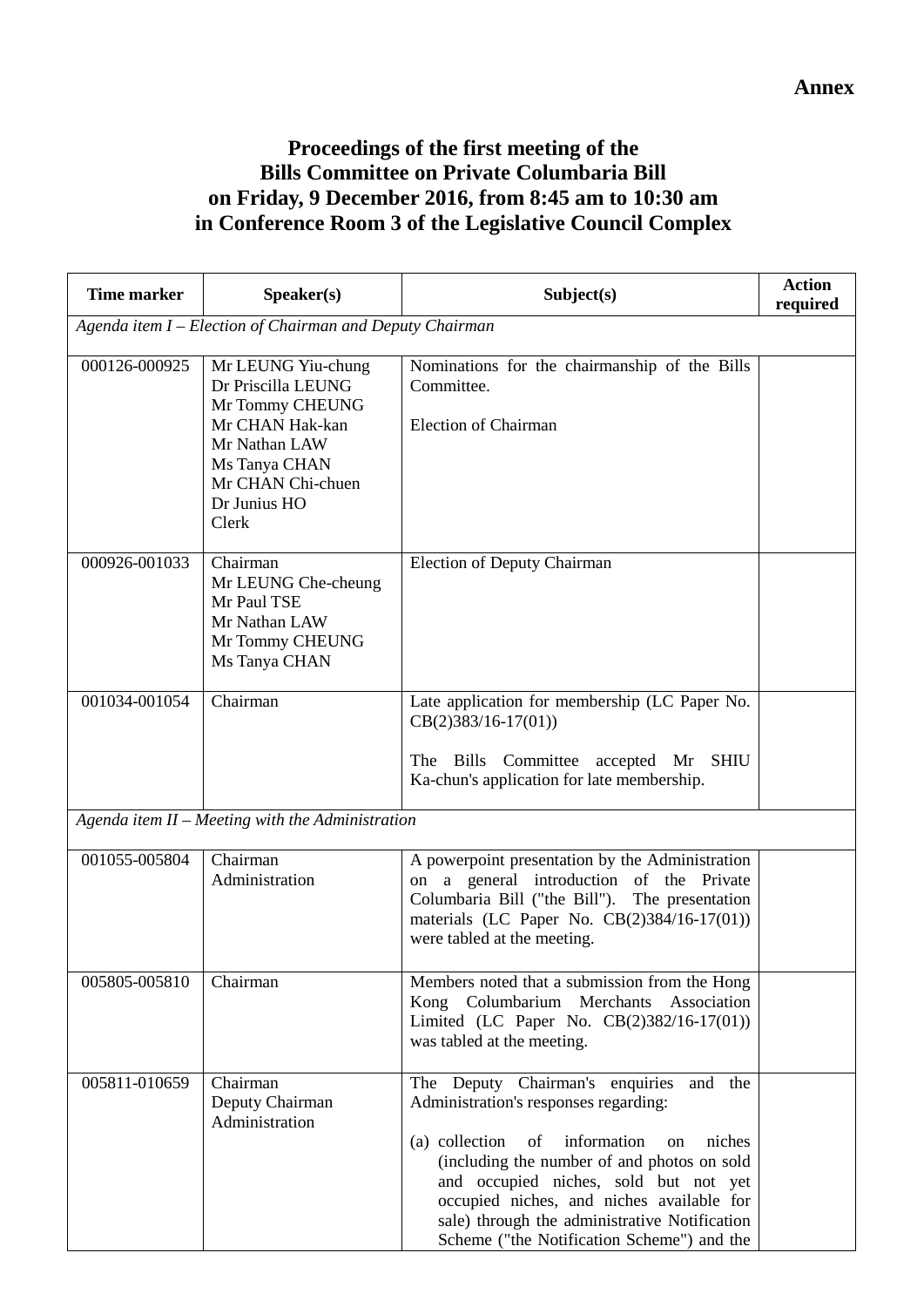| <b>Time marker</b> | Speaker(s)                                       | Subject(s)                                                                                                                                                                                                                                                                                                                                | <b>Action</b><br>required |
|--------------------|--------------------------------------------------|-------------------------------------------------------------------------------------------------------------------------------------------------------------------------------------------------------------------------------------------------------------------------------------------------------------------------------------------|---------------------------|
|                    |                                                  | accuracy of the information collected;                                                                                                                                                                                                                                                                                                    |                           |
|                    |                                                  | (b) how agreements for sale of interment rights<br>("the<br>agreements")<br>could<br>safeguard<br>consumers' interests;                                                                                                                                                                                                                   |                           |
|                    |                                                  | (c) whether payments for the purchase of<br>interment rights could be stakeheld by<br>solicitors appointed by purchasers so as to<br>protect purchasers in the event that the<br>agreements were not honoured by sellers;<br>and                                                                                                          |                           |
|                    |                                                  | (d) definition of "domestic premises" in the<br>context of domestic keeping of ashes.                                                                                                                                                                                                                                                     |                           |
|                    |                                                  | The Administration's further advice that Part 2 of<br>Schedule 4 set out essential terms to be included<br>in the agreements and clause 7 stipulated the<br>definition of "domestic premises".                                                                                                                                            |                           |
|                    |                                                  | The Deputy Chairman's view that:                                                                                                                                                                                                                                                                                                          |                           |
|                    |                                                  | (a) private columbaria run by operators who<br>were uncooperative in providing information<br>of niches under the Notification Scheme<br>were likely non-compliant columbaria; and                                                                                                                                                        |                           |
|                    |                                                  | (b) the Administration should consider making<br>the requirement for stakeholding payments<br>for the purchase of interment rights a term in<br>the agreements.                                                                                                                                                                           |                           |
| 010700-011251      | Chairman<br>Dr Junius HO<br>Administration       | Dr Junius HO's enquiry and the Administration's<br>response regarding handling of claims for the<br>return of ashes by authorized representatives,<br>relatives of the deceased and the same-sex<br>partner who was married to the deceased at a<br>place outside Hong Kong ("same-sex partner").                                         |                           |
| 011252-011837      | Chairman<br>Mr LEUNG Yiu-chung<br>Administration | Mr LEUNG Yiu-chung's suggestion of inviting<br>deputations to attend a meeting of the Bills<br>Committee to give views on the Bill as well as on<br>the inclusion of the same-sex partner of the<br>deceased in the definition of "relative" in relation<br>to a deceased person.                                                         |                           |
|                    |                                                  | Mr LEUNG's enquiry and the Administration's<br>response regarding whether the Administration<br>would consider disposing of the ashes interred in<br>newly-built public niches which had not been<br>attended to by descendants for many years so as<br>to free up some public niches, thereby increasing<br>the supply of public niches. |                           |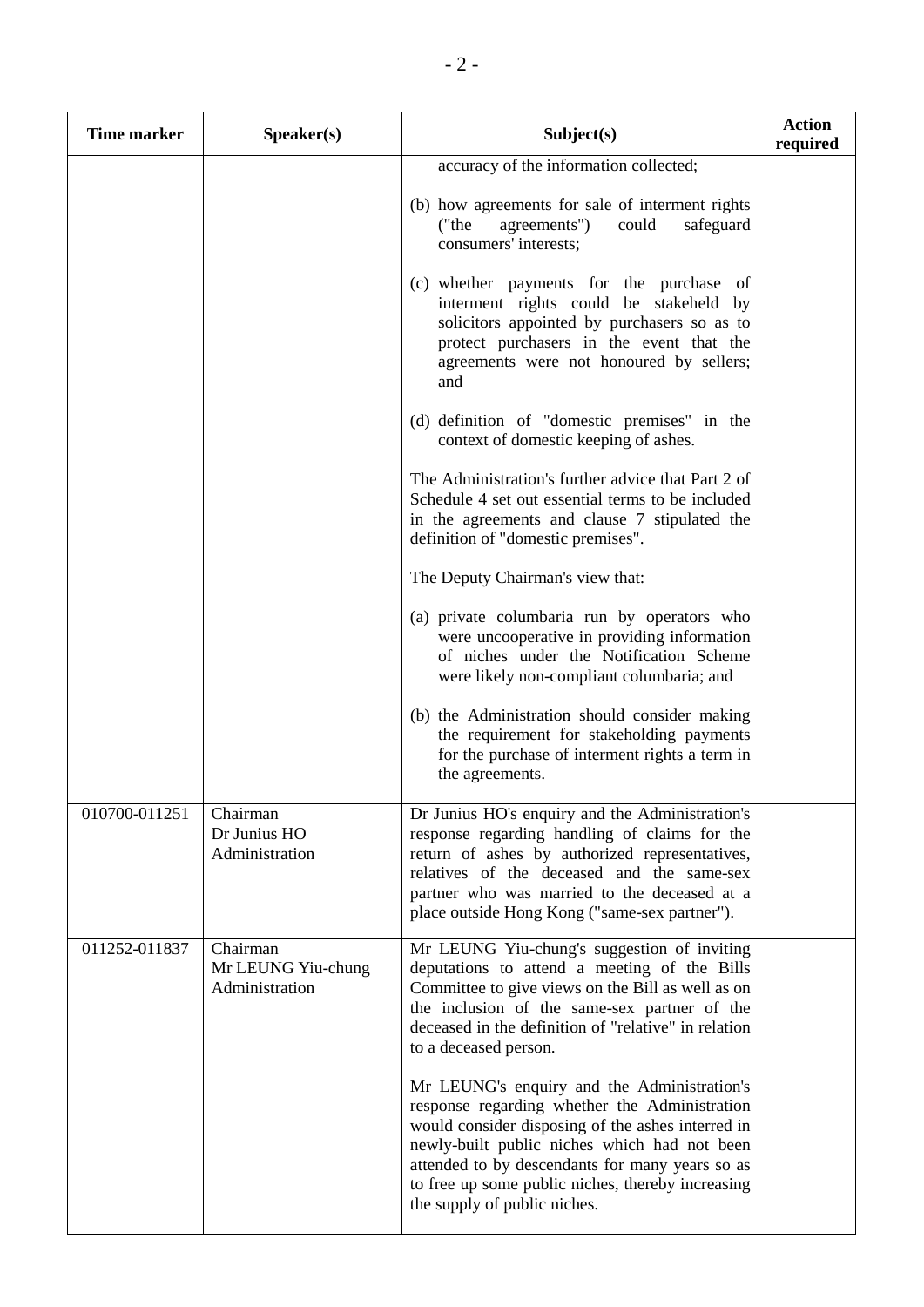| <b>Time marker</b> | Speaker(s)                                      | Subject(s)                                                                                                                                                                                                                                                                                                                                                                                                                                                                                                                                                                                                                                                                                                                                                                                                                                                                                                                                                                                                                                                                                                                                                                                                                                                                             | <b>Action</b><br>required |
|--------------------|-------------------------------------------------|----------------------------------------------------------------------------------------------------------------------------------------------------------------------------------------------------------------------------------------------------------------------------------------------------------------------------------------------------------------------------------------------------------------------------------------------------------------------------------------------------------------------------------------------------------------------------------------------------------------------------------------------------------------------------------------------------------------------------------------------------------------------------------------------------------------------------------------------------------------------------------------------------------------------------------------------------------------------------------------------------------------------------------------------------------------------------------------------------------------------------------------------------------------------------------------------------------------------------------------------------------------------------------------|---------------------------|
|                    |                                                 | Enquiries of the Chairman and Mr LEUNG<br>Yiu-chung about whether there was a projection<br>of the number of the existing public niches and<br>whether a mechanism was in place to vacate the<br>aforesaid public niches. The Administration's<br>response that there was no validity period for the<br>interment of ashes in existing public niches<br>hitherto.                                                                                                                                                                                                                                                                                                                                                                                                                                                                                                                                                                                                                                                                                                                                                                                                                                                                                                                      |                           |
| 011838-012254      | Chairman<br>Mr LAU Kwok-fan<br>Administration   | Kwok-fan's<br>LAU<br>enquiry<br>and<br>Mr<br>the<br>Administration's response regarding whether the<br>burial sector such as stonemasons which kept<br>ashes temporarily would be allowed under the<br>Bill to keep ashes in their premises.<br>The<br>Administration advised that if such stonemasons<br>also held an undertaker's licence, the Bill did not<br>apply to keeping of ashes in licensed premises of<br>licensed undertakers of burials. Undertakers of<br>burials were regulated under the Undertakers of<br>Burials Regulations (Cap. 132 sub. leg. CB).<br>such stonemasons did not have an undertaker's<br>licence, the Administration's explanation of the<br>administrative arrangements to facilitate the<br>return ashes after cremation to descendant<br>through the Cemeteries and Crematoria offices of<br>Food<br>the<br>Environmental<br>and<br>Hygiene<br>Department.<br>to Mr LAU's<br>enquiry,<br>response<br>the<br>In.<br>Administration advised that it had met with<br>representatives of the burial trade after the lapse<br>of the consideration of the former Bill upon the<br>prorogation of the Fifth Legislative Council<br>("LegCo") in July 2016 and would continue to<br>communicate with them with a view to<br>addressing their concerns. |                           |
| 012255-013102      | Chairman<br>Ir Dr LO Wai-kwok<br>Administration | Wai-kwok's<br>Dr<br>LO<br>request<br>for<br>the<br>Ir<br>Administration to provide a summary of key<br>concerns/views of the Bills Committee formed in<br>the Fifth LegCo ("the former Bills Committee")<br>and of the public on the former Bill as well as the<br>Administration's<br>these<br>response<br>to<br>concerns/views to facilitate the scrutiny of the<br>Bill.<br>Members noted that the Administration had<br>provided papers regarding the former Bill and the<br>Bill (LC Paper No. CB(2)345/16-17(05)).<br>The Chairman's view that the Committee stage<br>amendments ("CSAs") proposed to the former<br>Bill which had been incorporated into the current<br>Bill should also be included in the summary.                                                                                                                                                                                                                                                                                                                                                                                                                                                                                                                                                            |                           |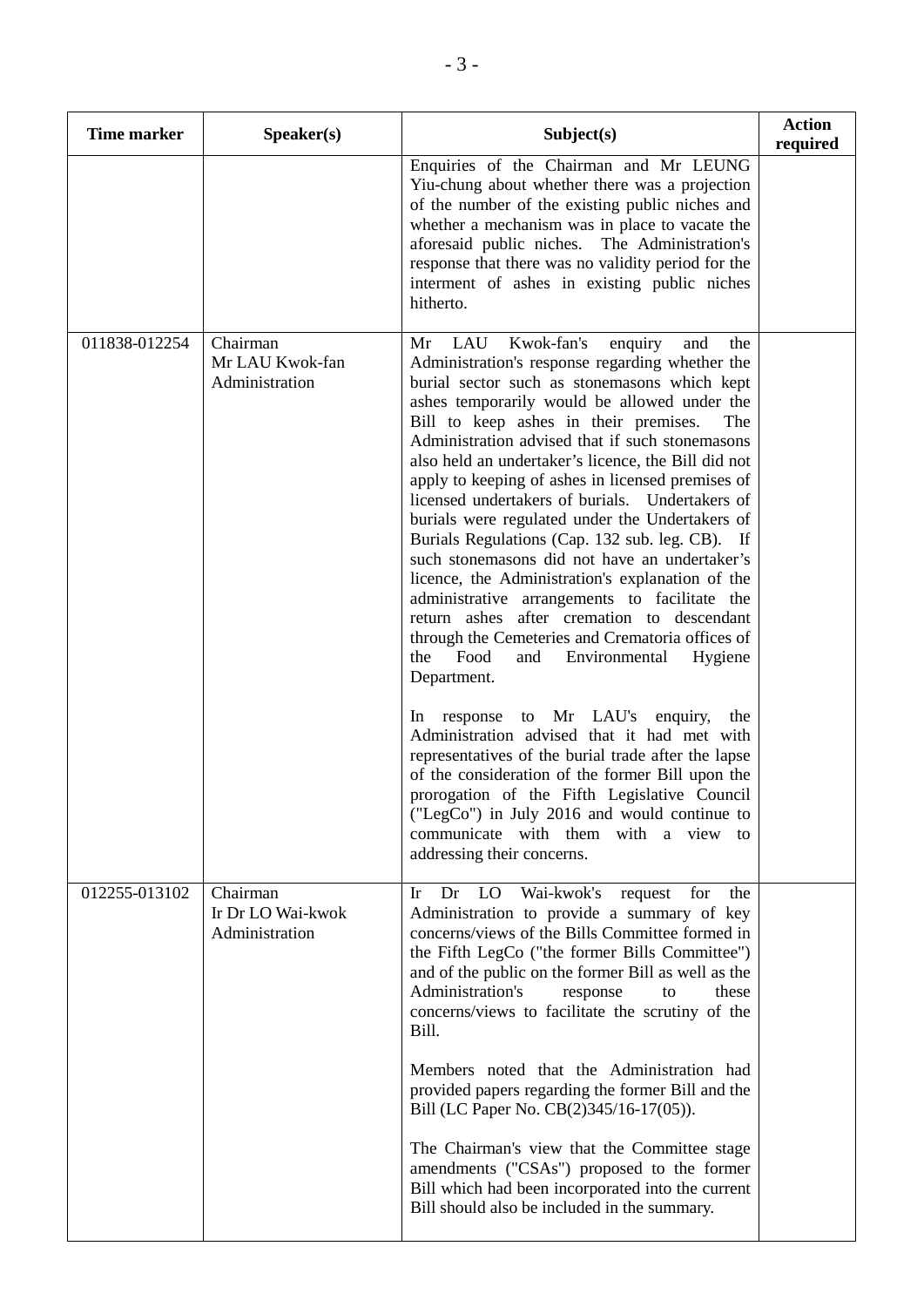| <b>Time marker</b> | Speaker(s)                                      | Subject(s)                                                                                                                                                                                                                                                                                                                                                                                                                                                                                                                                              | <b>Action</b><br>required                   |
|--------------------|-------------------------------------------------|---------------------------------------------------------------------------------------------------------------------------------------------------------------------------------------------------------------------------------------------------------------------------------------------------------------------------------------------------------------------------------------------------------------------------------------------------------------------------------------------------------------------------------------------------------|---------------------------------------------|
|                    |                                                 | Mr CHAN Chi-chuen's expression of support for<br>the provision of the aforesaid summary by the<br>Administration.<br>The Administration undertook<br>to provide the required information.<br>( <i>Post-meeting note</i> : The Administration's paper                                                                                                                                                                                                                                                                                                    | Admin<br>(paragraph 8<br>of the<br>minutes) |
|                    |                                                 | entitled "Key issues of Concerns discussed at the<br>Bills Committee formed under the Fifth LegCo<br>with Committee Stage Amendments ("CSAs")<br>incorporated into the re-introduced Bill (this<br>Bill)" was issued to members vide LC paper No.<br>CB(2)449/16-17(01) on 19 December 2016.)                                                                                                                                                                                                                                                           |                                             |
|                    |                                                 | In response to Ir Dr LO's enquiry, the<br>Administration advised that if a pre-cut-off<br>columbarium operator applying for an exemption<br>or a licence did not hold the columbarium<br>premises directly from the Government under a<br>lease, they were required to prove to the<br>satisfaction of the future Private Columbaria<br>Licensing Board that they had the right to<br>continue to use the columbarium premises for at<br>least five years beginning on the date on which<br>the exemption or licence, if issued, was to take<br>effect. |                                             |
| 013103-013533      | Chairman<br>Mr CHAN Chi-chuen<br>Administration | Chi-chuen's view<br><b>CHAN</b><br>Mr<br>that<br>sexual<br>minorities concern groups should be provided<br>with an opportunity to express views on claiming<br>for the return of ashes by the same-sex partner of<br>The Bills Committee should<br>the deceased.<br>invite deputations to attend a meeting of the Bills<br>Committee to give views on the Bill.                                                                                                                                                                                         |                                             |
|                    |                                                 | Mr CHAN's views that the Bill should facilitate<br>descendants/relatives of the deceased persons to<br>claim for the return of ashes when non-compliant<br>private columbaria ceased operation.<br>The<br>Administration's response to Mr CHAN's enquiry<br>whether<br>the<br>Administration<br>about<br>had<br>re-examined<br>and<br>would<br>re-consider<br>the<br>suggestion of including the same-sex partner of<br>the deceased in the definition of "relative".                                                                                   |                                             |
|                    |                                                 | Mr CHAN called on the Administration to<br>consider including the same-sex partner of the<br>deceased in the definition of "relative".                                                                                                                                                                                                                                                                                                                                                                                                                  |                                             |
| 013534-014011      | Chairman<br>Mr Holden CHOW<br>Administration    | Mr Holden CHOW's view that the inclusion of<br>the same-sex partner of the deceased in the<br>definition of "relative" should be handled<br>carefully as such an inclusion might, in a way,<br>become a legal recognition of same-sex<br>marriages which would have a great impact on<br>traditional family values and the existing                                                                                                                                                                                                                     |                                             |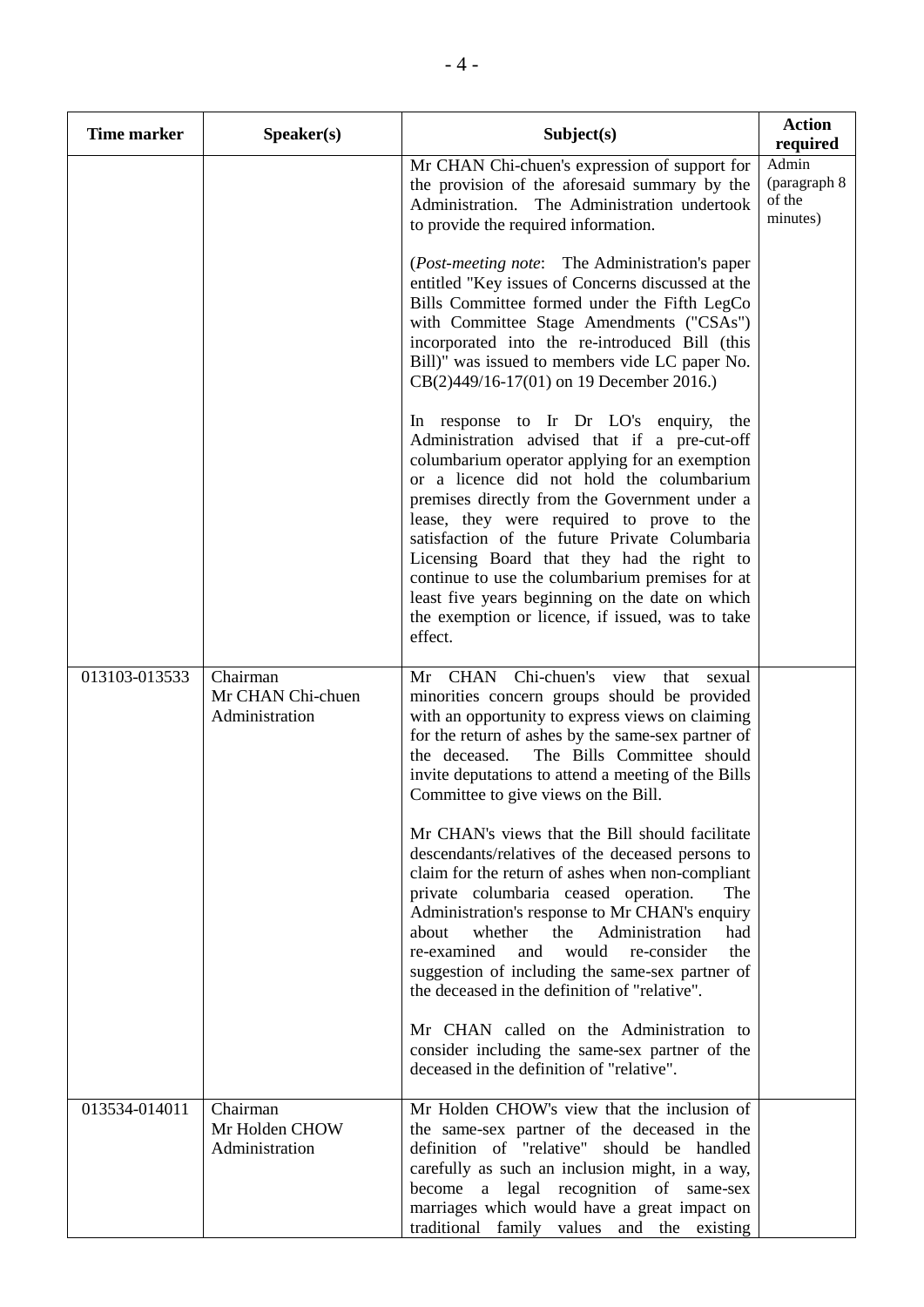| <b>Time marker</b> | Speaker(s)                                                             | Subject(s)                                                                                                                                                                                                                                                                                                                                                                                                                                                                         | <b>Action</b><br>required |
|--------------------|------------------------------------------------------------------------|------------------------------------------------------------------------------------------------------------------------------------------------------------------------------------------------------------------------------------------------------------------------------------------------------------------------------------------------------------------------------------------------------------------------------------------------------------------------------------|---------------------------|
|                    |                                                                        | Given that the same-sex<br>marriage system.<br>partner of the deceased could claim for the return<br>of ashes in the capacity of an authorized<br>representative, he considered the proposed<br>inclusion unnecessary.                                                                                                                                                                                                                                                             |                           |
|                    |                                                                        | The Administration's response to Mr CHOW's<br>enquiries about whether the Bill also covered<br>leasing of niches, the protection for purchasers in<br>the event that the agreements were not<br>enforceable and how these purchasers could<br>recover the amount paid under the agreements.<br>The Administration advised that Division 1 of<br>Part 5 of the Bill stipulated the payment recovery<br>arrangements for a purchaser if an unenforceable<br>agreement was cancelled. |                           |
| 014012-014208      | Chairman<br>Administration                                             | The Administration's briefing on its proposed<br>work plan (LC Paper No. CB(2)345/16-17(03)).                                                                                                                                                                                                                                                                                                                                                                                      |                           |
|                    |                                                                        | The Chairman drew members' attention to the<br>Administration's proposed time<br>frame<br>for<br>scrutiny of the Bill, submission of the Bills<br>Committee report to the House Committee and<br>resumption of the Second Reading debate on the<br>Bill.                                                                                                                                                                                                                           |                           |
| 014209-014535      | Chairman<br>Dr Priscilla LEUNG<br>Mr Holden CHOW<br>Mr CHAN Chi-chuen  | Invitation of views on the arrangement for<br>receiving public views on the Bill by the<br>Chairman.<br>Dr Priscilla LEUNG and Mr Holden CHOW<br>considered it unnecessary to invite deputations to<br>attend a meeting of the Bill Committee.<br>Dr<br>LEUNG's view that members might meet with<br>individual deputations at their request.<br>Mr CHAN Chi-chuen's view that members of the                                                                                      |                           |
|                    |                                                                        | should<br>public<br>be invited to make<br>oral<br>representations to the Bills Committee.                                                                                                                                                                                                                                                                                                                                                                                          |                           |
|                    |                                                                        | The Chairman's suggestion of inviting members<br>of the public to make written submissions to the<br>Bills Committee on the Bill instead.                                                                                                                                                                                                                                                                                                                                          |                           |
|                    |                                                                        | (Extension of the meeting for five minutes beyond<br>the appointed ending time by the Chairman.)                                                                                                                                                                                                                                                                                                                                                                                   |                           |
| 014536-014720      | Chairman<br>Mr LEUNG Yiu-chung<br>Mr LEUNG Kwok-hung<br>Dr Helena WONG | Views of Mr LEUNG Yiu-chung, Mr LEUNG<br>Kwok-hung and Dr Helena WONG that members<br>should listen to public views on the Bill.                                                                                                                                                                                                                                                                                                                                                   |                           |
| 014721-014944      | Chairman<br>Mr LEUNG Che-cheung                                        | In response to Mr LEUNG Che-cheung's enquiry,<br>the Administration advised that it had maintained                                                                                                                                                                                                                                                                                                                                                                                 |                           |